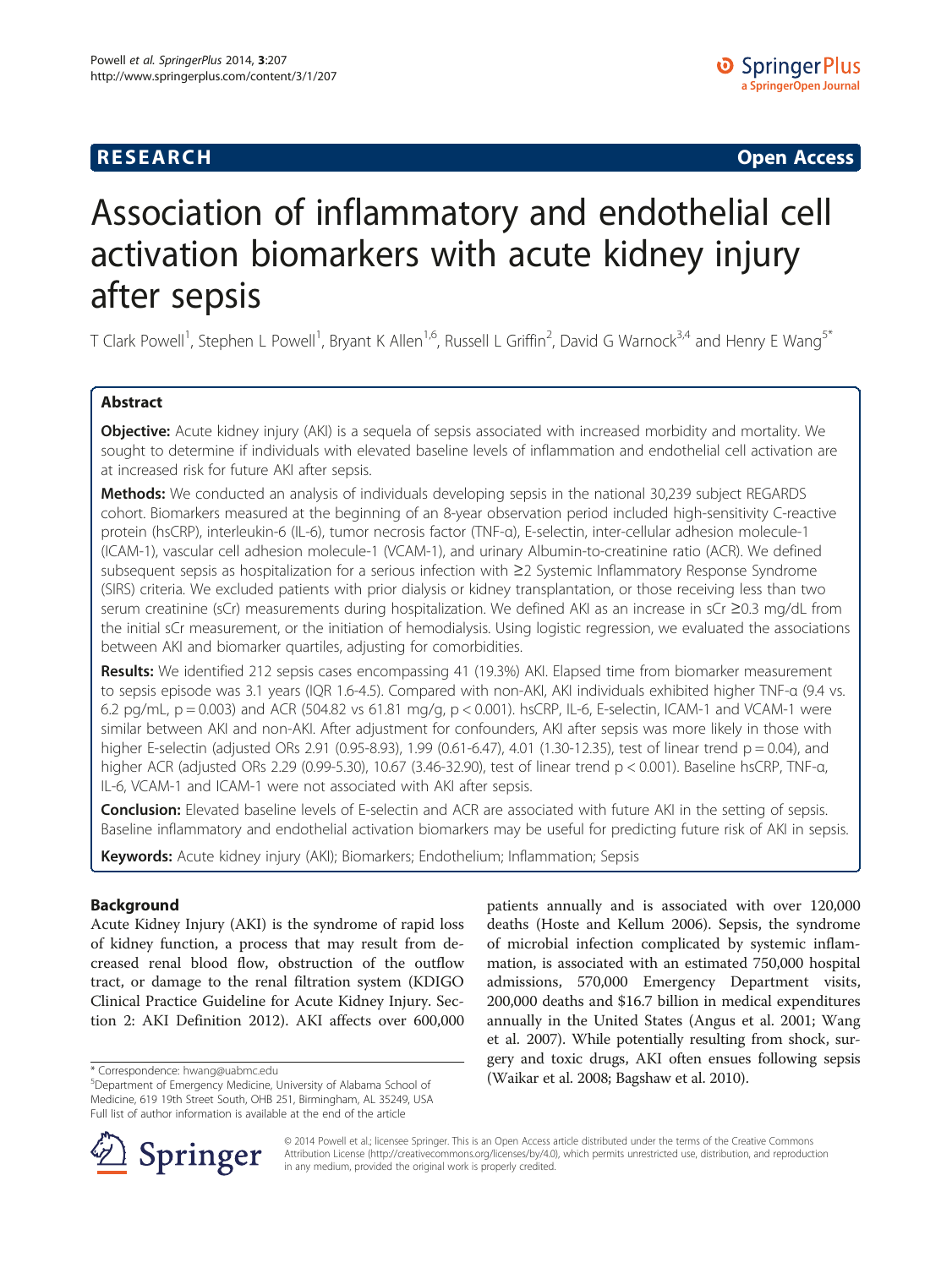Among the many pathophysiological processes underlying sepsis, inflammation and endothelial activation play prominent roles (Aird [2003;](#page-6-0) Kellum et al. [2007;](#page-6-0) Aird [2007\)](#page-6-0). For example, in a cohort of 1,886 subjects hospitalized for community-acquired pneumonia, Kellum, et al. observed that inflammatory cytokines (interleukin-6, interleukin-10, tumor necrosis factor-α) were higher in individuals that developed severe sepsis or septic shock (Kellum et al. [2007\)](#page-6-0). Recent attention has focused on the role of endothelial activation and dysfunction in sepsis pathophysiology (Aird [2003](#page-6-0), [2007;](#page-6-0) Shapiro et al. [2010\)](#page-7-0). In a prior study we found that individuals with high circulating levels of inflammatory and endothelial cell activation biomarkers were prone to future episodes of sepsis (Wang et al. [2013b\)](#page-7-0).

While ample data describe the characteristics of individuals suffering from AKI, there are currently few methods for identifying the individuals at highest future risk for developing AKI. With knowledge of an individual's risk for developing AKI, it may be possible to initiate treatment at the earliest stages of illness or to introduce measures to prevent AKI. As in sepsis, inflammation and endothelial cell activation are prominent features of AKI pathophysiology. Markers of inflammation and endothelial activation have been associated with AKI in both in vitro and in vivo investigations, especially in the setting of sepsis (Wan et al. [2003;](#page-7-0) Wan et al. [2008](#page-7-0)). In this preliminary study, we sought to evaluate the association between such markers of inflammation and endothelial activation at baseline and the risk of future AKI after sepsis.

### Results

Of 300 sepsis hospitalizations, we excluded 85 participants with a history of kidney transplant  $(n = 8)$ , a history of end-stage renal disease ( $n = 5$ ), or who received less than two serum sCr measurements during hospitalization  $(n = 79)$ . Of the remaining 215 cases of sepsis, 41 (19.1%) met criteria for AKI. Elapsed time from biomarker measurement to sepsis episode was 3.1 years (IQR 1.6-4.5). Elapsed times to the sepsis event were similar between AKI (median 2.8 years, IQR: 1.0-4.7) and non-AKI (3.3 years, IQR 1.6-4.5) cases (Wilcoxon rank-sum  $p = 0.94$ ).

Participants with AKI were more likely to have a history of hypertension, 92% vs 74%;  $p = 0.03$  (Table [1](#page-2-0)). Among the 41 patients with AKI, most AKI developed within two hospital days (Table [2](#page-2-0)). All other baseline characteristics were similar between the participant groups. Baseline levels of TNF-α and urine albumin-to-creatinine ratio (ACR) were higher in individuals who developed septic AKI (Table [3](#page-3-0)).

After adjusting for hypertension and baseline eGFR, the highest quartile of E-selectin was associated with AKI (OR 4.01; 95% CI: 1.27-12.69). (Table [4](#page-4-0)) We observed

a statistically significant linear trend between E-selectin quartiles and the odds ratios for AKI ( $p = 0.045$ ). The highest tertile of ACR was also associated with the development of sepsis (OR 10.67; 95% CI: 3.46-32.90). We observed a linear trend between ACR tertiles and odds ratios for AKI ( $p < 0.001$ ). Baseline CRP, TNF- $\alpha$ , IL-6, VCAM and ICAM were not associated with AKI after sepsis.

## **Discussion**

Previous studies indicate that biomarkers of inflammation and endothelial cell activation are increased in sepsis, and that sepsis is a major cause of Acute Kidney Injury (AKI) (Chertow et al. [2005](#page-6-0); Hoste and Kellum [2006](#page-6-0); Angus et al. [2001](#page-6-0); Aird [2007](#page-6-0)). In this preliminary study, we observed associations between baseline biomarkers E-Selectin and urine albumin-to-creatinine ratio (ACR) and the risk of future AKI after sepsis. This association persisted after adjustment for potential confounders. Our observations support the hypothesis that before overt renal cellular injury has occurred, there may be alterations in microcirculation and tissue oxygenation that predispose individuals to renal damage (Okusa et al. [2013\)](#page-7-0). This concept is especially relevant to the septic state, where inflammation and endothelial cell activation are prominent (Cheng et al. [2012\)](#page-6-0).

There are plausible connections between inflammation and endothelial cell activation and acute kidney injury. TNF-α is an inflammatory marker released by activated macrophages, monocytes and neutrophils and has been shown to have a major role in both sepsis and septic AKI (Aird [2007](#page-6-0); Wolfs et al. [2002;](#page-7-0) Xu et al. [2013;](#page-7-0) Wan et al. [2003\)](#page-7-0). Renal endothelial cells are activated by TNFα, further perpetuating the pro-inflammatory state and potentially sensitizing kidney tissue to subsequent damage (Aird [2007;](#page-6-0) Wolfs et al. [2002\)](#page-7-0). Acute endothelial cell changes may lead to altered vascular reactivity, permeability, adherence of leukocytes, coagulation and microvascular vasomotor autoregulation, perpetuating AKI.

Various studies have shown albuminuria to be a result of endothelial activation, capillary permeability, and systemic inflammation in both the baseline and septic states (Zhang et al. [2012](#page-7-0)). Albuminuria is established as an indicator of kidney function in the general population and has been shown to predict AKI, length of stay, and mortality in the acute care setting (Zhang et al. [2012](#page-7-0); Gansevoort et al. [2011](#page-6-0)). However, our approach is novel as there have been no evaluations of the association of baseline ACR measured prior to hospitalization for sepsis with risk of future AKI development.

The novelty of our study is that the indicators of abnormal inflammatory and endothelial cell response were detected at baseline, prior to the onset of sepsis and resulting AKI. These observations highlight the potential use of baseline biomarker profiles to identify individuals at risk of developing AKI, setting the stage for mitigating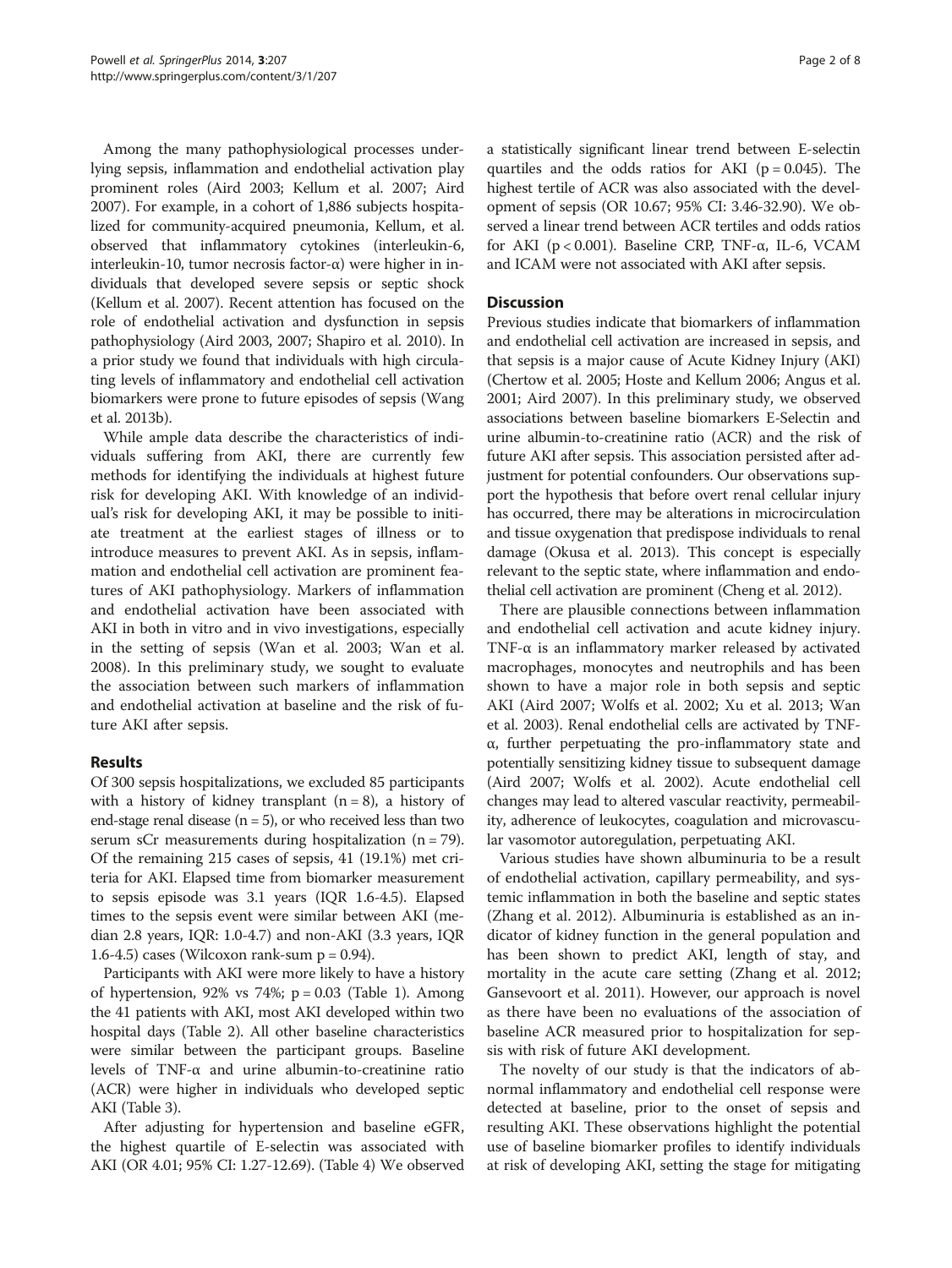<span id="page-2-0"></span>

| Table 1 Characteristics of participants hospitalized for sepsis |             |             |          |
|-----------------------------------------------------------------|-------------|-------------|----------|
| Characteristic                                                  | AKI         | No AKI      | p-value* |
|                                                                 | $(n = 41)$  | $(n = 174)$ |          |
| Age                                                             |             |             |          |
| $<$ 50                                                          | $1(2.4\%)$  | $0(0.0\%)$  | 0.21     |
| $50 - 59$                                                       | 3(7.3%)     | 26 (14.9%)  |          |
| $60 - 69$                                                       | 14 (34.0%)  | 59 (33.9%)  |          |
| $70 - 79$                                                       | 16 (39.0%)  | 59 (33.9%)  |          |
| $\geq 80$                                                       | 7 (17.0%)   | 30 (17.2%)  |          |
| Sex                                                             |             |             |          |
| Male                                                            | 20 (49.0%)  | 89 (51.2%)  | 0.79     |
| Female                                                          | 21 (51.2%)  | 85 (48.9%)  |          |
| Race                                                            |             |             |          |
| Black                                                           | 15 (37.0%)  | 42 (24.1%)  | 0.10     |
| White                                                           | 26 (63.0%)  | 132 (75.9%) |          |
| Income                                                          |             |             |          |
| <\$20 k                                                         | 14 (34.0%)  | 39 (22.4%)  | 0.29     |
| \$20-34 k                                                       | 12 (29.0%)  | 46 (26.4%)  |          |
| \$35-74 k                                                       | 10 (24.0%)  | 53 (30.5%)  |          |
| $\ge$ \$75 k                                                    | $1(2.4\%)$  | 19 (10.9%)  |          |
| Refused                                                         | 4 (9.8%)    | 17 (9.8%)   |          |
| Education                                                       |             |             |          |
| Less than High School                                           | 8 (20.0%)   | 31 (17.8%)  | 0.10     |
| High School Grad                                                | 10 (24.0%)  | 40 (23.0%)  |          |
| Some College                                                    | 12 (29.0%)  | 57 (32.8%)  |          |
| College Grad                                                    | 11 (27.0%)  | 46 (26.4%)  |          |
| Smoking                                                         |             |             |          |
| Never                                                           | 15 (37.0%)  | 53 (30.5%)  | 0.50     |
| Past                                                            | 17 (42.0%)  | 90 (51.7%)  |          |
| Current                                                         | $9(22.0\%)$ | 31 (17.8%)  |          |
| Alcohol                                                         |             |             |          |
| None                                                            | 23 (56.0%)  | 110 (63.2%) | 0.33     |
| Moderate                                                        | 15 (37.0%)  | 54 (31.0%)  |          |
| Heavy                                                           | $1(2.4\%)$  | 8 (4.6%)    |          |
| Missing                                                         | $2(4.9\%)$  | 2(1.2%)     |          |
| Hypertension                                                    |             |             |          |
| No                                                              | 3(7.3%)     | 45 (25.9%)  | 0.03     |
| Yes                                                             | 38 (93.7%)  | 128 (73.6%) |          |
| Missing                                                         | $0(0.0\%)$  | $1(0.6\%)$  |          |
| Coronary Heart Disease                                          |             |             |          |
| No                                                              | 26 (63.0%)  | 114 (65.5%) | 0.74     |
| Yes                                                             | 15 (37.0%)  | 58 (33.3%)  |          |
| Missing                                                         | $0(0.0\%)$  | $2(1.2\%)$  |          |
| Diabetes                                                        |             |             |          |
| No                                                              | 23 (56.0%)  | 116 (66.7%) | 0.20     |
| Yes                                                             | 18 (44.0%)  | 58 (33.3%)  |          |

Table 1 Characteristics of participants hospitalized for sepsis (Continued)

| Hyperlipidemia                                                              |             |             |      |
|-----------------------------------------------------------------------------|-------------|-------------|------|
| No                                                                          | 15 (37.0%)  | 48 (27.6%)  | 0.39 |
| Yes                                                                         | 26 (63.0%)  | 123 (70.7%) |      |
| Missing                                                                     | $0(0.0\%)$  | 3(1.7%)     |      |
| <b>Baseline Renal Function</b><br>(estimated glomerular<br>filtration rate) |             |             |      |
| ≥90 mL/min per 1.73 m <sup>2</sup>                                          | 8 (19.5%)   | 45 (25.9%)  | 0.01 |
| 60-89.9                                                                     | 13 (31.7%)  | 84 (48.3%)  |      |
| $45 - 59.9$                                                                 | 7(17.1%)    | 25 (14.4%)  |      |
| $<$ 45                                                                      | 13 (31.7%)  | 19 (10.9%)  |      |
| Missing                                                                     | $0(0.01\%)$ | $1(0.6\%)$  |      |

Excludes individuals with a prior history of kidney transplant or end-stage renal disease, or individuals receiving only one creatinine measurement during hospitalization. \*By Chi-square test. AKI = acute kidney injury.

or preventing AKI in the context of sepsis. For example, in murine models, Coldeway et al. and Choi et al. among others have demonstrated the use of erythropoietin and glucocorticoids as prophylaxis for AKI in sepsis (Choi et al. [2013;](#page-6-0) Coldewey et al. [2013](#page-6-0)). While not used in current clinical practice, the identification of individuals at risk for future AKI has tremendous implications for care. This information could guide clinicians in the care of individuals at heightened risk for AKI; for example, selecting renal-sparing medications, avoiding of radiologic contrast, or implementing of renal-protective strategies early in the course of hospitalization. We emphasize that these biomarkers were measured at healthy baseline prior to illness  $- not$  after the onset of sepsis. Further investigation of inflammatory markers in disease progression is warranted given the robust opportunities for illness prevention and outcomes improvement.

|  | Table 2 Characteristics of creatinine measurements |  |
|--|----------------------------------------------------|--|
|  | among participants hospitalized with sepsis        |  |

| Characteristic                                                    | AKI            | No AKI         |
|-------------------------------------------------------------------|----------------|----------------|
|                                                                   | $(n = 41)$     | $(n = 174)$    |
| Initial creatinine (mg/dL - median, IQR)                          | $1.8(1.3-2.8)$ | $1.2(0.9-1.7)$ |
| Maximum creatinine (median, IQR)                                  | $2.6(1.9-4.0)$ | $1.3(1.0-1.7)$ |
| Maximum rise in creatinine from<br>index creatinine (median, IQR) | $0.6(0.4-1.0)$ | $0.0(0.0-0.1)$ |
| Number of measurements to<br>maximum creatinine<br>(median, IQR)  | $3.0(2.0-4.0)$ | $1.0(1.0-2.0)$ |
| Elapsed days to maximum creatinine<br>(median, IOR)               | $1.8(0.6-2.8)$ | $0.0(0.0-0.6)$ |

Excludes individuals with a prior history of kidney transplant or end-stage renal disease, or individuals receiving <2 creatinine measurement during hospitalization. AKI = acute kidney injury.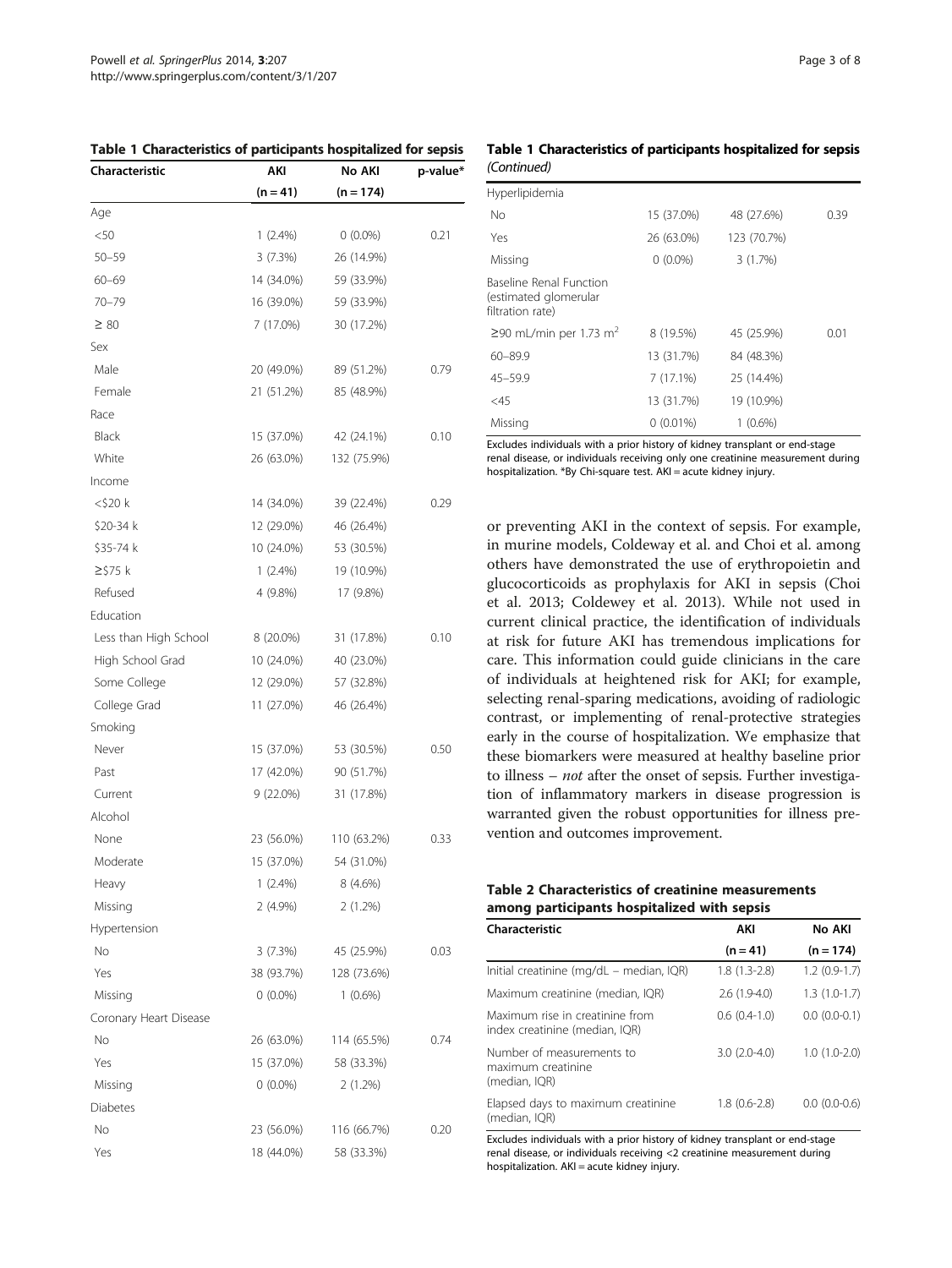| <b>Biomarker</b>                         | AKI<br>Median (IQR)       | No AKI<br>Median (IQR)    | p-value* |
|------------------------------------------|---------------------------|---------------------------|----------|
|                                          |                           |                           |          |
| C-Reactive Protein (mg/dL)               | 3.23 (1.55-8.60)          | $3.27(1.75-6.17)$         | 0.91     |
| TNF-Alpha (pg/mL)                        | 5.22 (4.15-7.76)          | 7.04 (4.94-9.74)          | 0.009    |
| $IL-6$ (pg/mL)                           | 3.48 (2.28-5.60)          | $3.81(2.73-6.12)$         | 0.19     |
| E-selectin (ng/mL)                       | 46.15 (33.36-60.17)       | 49.03 (36.93-66.90)       | 0.11     |
| VCAM (ng/mL)                             | 1171.17 (1005.17-1343.42) | 1186.91 (1055.58-1429.28) | 0.38     |
| ICAM (ng/mL)                             | 150.80 (125.50-189.63)    | 151.10 (117.22-194.74)    | 1.00     |
| Urine Albumin-to-Creatinine Ratio (mg/g) | 9.09 (5.88-24.39)         | 38.57 (9.57-313.39)       | < 0.001  |

<span id="page-3-0"></span>Table 3 Baseline biomarkers and acute kidney injury (AKI) after hospitalization for sepsis

\*Comparison by Wilcoxon Rank-Sum test.

While we focused on select markers of inflammation and endothelial cell activation, other studies have identified markers associated with early active AKI. For example, elevated serum and urine levels of Neutrophil Gelatinase-Associated Lipocalin (NGAL), a glycoprotein produced by epithelial tissues throughout the body, have been associated with AKI in the setting of sepsis (Ostermann et al. [2012](#page-7-0); Bagshaw et al. [2010](#page-6-0); Martensson et al. [2010](#page-6-0)). Kidney Injury Molecule-1, a transmembrane glycoprotein produced by damaged proximal tubular cells is a marker of early AKI (Ostermann et al. [2012](#page-7-0); Han et al. [2008;](#page-6-0) Liangos et al. [2009\)](#page-6-0). Interleukin-18, a proinflammatory cytokine released from injured proximal tubule cells, has been used in conjunction with glomerular filtration rate diagnose or predict progression of AKI (Liangos et al. [2009;](#page-6-0) Endre et al. [2011](#page-6-0)). Other markers of AKI include Cystatin C and Liver-type Fatty-acid Binding Protein. (Ostermann et al. [2012;](#page-7-0) Herget-Rosenthal et al. [2004;](#page-6-0) Iannitti et al. [2011](#page-6-0)). Additional study must identify if these markers can be used to predict the future risk of AKI.

#### Limitations

We studied a narrow selection of biomarkers and included a portion of the full REGARDS cohort. We did not consider other potentially relevant biomarkers such as interleukin-10, soluble fms-like tyrosine kinase-1 (sFlt-1), plasminogen activator inhibitor-1 (PAI-1) or NGAL. An ideal study would encompass examination of a broader range of baseline biomarkers involving all subjects in the cohort. However, our preliminary study lays the foundation for a more comprehensive examination of a broader range of biomarkers and mechanisms. Our study examined only a single measurement of each biomarker at the beginning of the REGARDS study. Repeat blood and serum samples are not yet available for REGARDS participants, although a repeat examination of subjects in the cohort is in progress.

We included only individuals receiving two or more creatinine measurements during hospitalization. As is well known, AKI may have occurred but not been detected on individuals receiving fewer sCr measurements. While REGARDS measured baseline sCr on all individuals, from our practical experience there can be considerable drift in sCr values over time, hence making characterization of the true baseline uncertain.

While the prevalence of comorbidities such as hypertension, diabetes and hyperlipidemia seem high in this study, they are in fact similar to the figures observed among sepsis individuals in the larger REGARDS cohort. Because we relied on participant reports of hospitalizations, recall or reporting biases may have resulted in under-identification of sepsis events. However, our approach utilized prospective, systematic, dual review of hospital records using consensus definitions. While we did not examine more advanced sepsis levels such as severe sepsis and septic shock, our study is relevant to these more advanced stages because it identifies individuals at the earliest stages of disease. We also did not study the hospital course of sepsis or repeat sepsis events. Due to the limited available sample size, we did not examine other potential confounders such as medication use.

### Conclusions

In this pilot analysis, elevated baseline E-selectin and ACR were associated with future episodes of AKI after sepsis. Inflammatory and endothelial cell activation biomarkers may play a role in the prediction of AKI risk.

## Methods

## Study design

The Institutional Review Board of the University of Alabama at Birmingham approved the study. We used data from Reasons for Geographic and Racial Disparities in Stroke (REGARDS), a population-based longitudinal cohort. We previously performed a nested analysis using a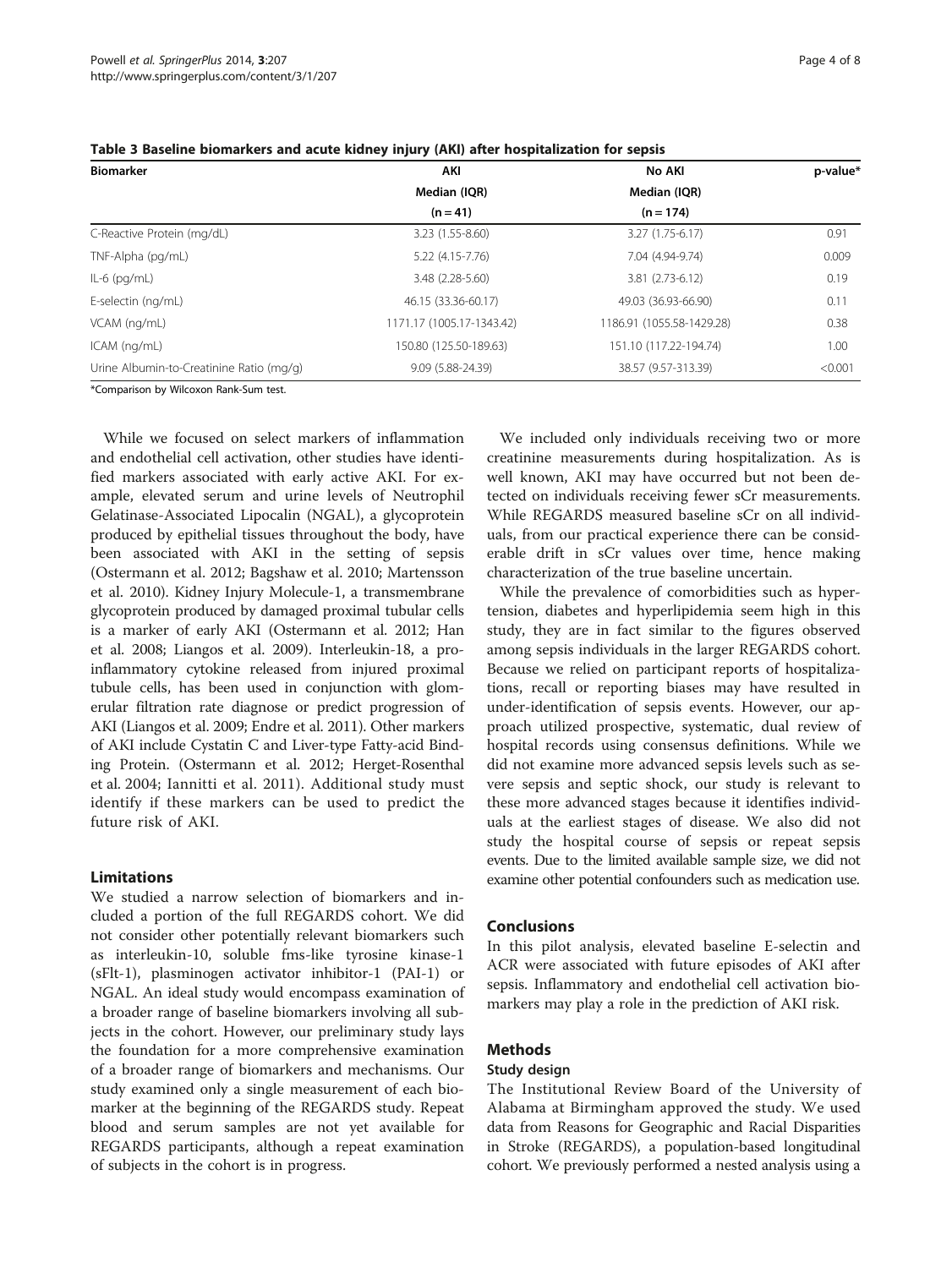| Biomarker<br>(Quartiles or<br>tertiles) | Odds ratio<br>(Unadjusted) | Odds ratio<br>(Adjusted for<br><b>Hypertension and</b><br>baseline eGFR) | P-trend |
|-----------------------------------------|----------------------------|--------------------------------------------------------------------------|---------|
| C-Reactive Protein                      |                            |                                                                          |         |
| $<$ 1.62 mg/dL                          | Ref                        | Ref                                                                      | 0.73    |
| 1.62-3.31                               | 1.18 (0.44-3.07)           | $0.95(0.34-2.60)$                                                        |         |
| 3.31-7.68                               | 1.35 (0.53-3.48)           | 1.21 (0.45-3.24)                                                         |         |
| >7.68                                   | $0.78$ $(0.28 - 2.17)$     | $0.74(0.25-2.13)$                                                        |         |
| TNF-α                                   |                            |                                                                          |         |
| <4.26 pg/mL                             | Ref                        | Ref                                                                      | 0.23    |
| 4.26-5.71                               | $0.82$ $(0.28 - 2.45)$     | $0.74(0.24-2.26)$                                                        |         |
| 5.71-8.09                               | $1.13(0.40-3.18)$          | $0.95(0.32 - 2.79)$                                                      |         |
| >8.09                                   | 2.73 (1.06-7.06)           | 1.68 (0.60-4.71)                                                         |         |
| IL-6                                    |                            |                                                                          |         |
| $<$ 2.41 pg/mL                          | Ref                        | Ref                                                                      | 0.50    |
| 2.41-3.56                               | $1.84(0.66-5.11)$          | $1.60(0.55-4.65)$                                                        |         |
| 3.56-5.92                               | 1.35 (0.46-3.93)           | $1.11(0.36 - 3.40)$                                                      |         |
| >5.92                                   | 2.20 (0.80-6.07)           | 1.58 (0.58-4.82)                                                         |         |
| E-selectin                              |                            |                                                                          |         |
| <35.05 ng/mL                            | Ref                        | Ref                                                                      | 0.045   |
| 35.05-47.09                             | 3.17 (1.04-9.63)           | 2.70 (0.86-8.46)                                                         |         |
| 47.09-62.48                             | 2.05 (0.64-6.56)           | 1.74 (0.52-5.76)                                                         |         |
| >62.48                                  | 3.68 (1.22-11.12)          | 4.01 (1.27-12.69)                                                        |         |
| <b>VCAM</b>                             |                            |                                                                          |         |
| <1011.85 ng/mL                          | Ref                        | Ref                                                                      | 0.73    |
| 1011.85-1172.06                         | $1.16(0.43-3.14)$          | 1.31 (0.46-3.77)                                                         |         |
| 1172.06-1352.13                         | 1.05 (0.38-2.89)           | $0.83$ $(0.29 - 2.40)$                                                   |         |
| >1352.13                                | 1.55 (0.60-3.99)           | 1.29 (0.46-3.58)                                                         |         |
| ICAM                                    |                            |                                                                          |         |
| ≤122.38 ng/mL                           | Ref                        | Ref                                                                      | 0.97    |
| $122.39 = 150 - 76$                     | $0.55(0.21-1.49)$          | $0.62$ $(0.22 - 1.73)$                                                   |         |
| 150.77-192.26                           | $0.72$ $(0.28-1.85)$       | $0.70(0.26-1.89)$                                                        |         |
| >192.26                                 | $0.85(0.34-2.15)$          | $0.96$ $(0.37 - 2.54)$                                                   |         |
| ACR                                     |                            |                                                                          |         |
| $<$ 30 mg/g                             | Ref                        | Ref                                                                      | < 0.001 |
| $30 - 300$                              | 2.60 (1.14-5.96)           | 2.13 (0.90-5.02)                                                         |         |
| >300                                    | 12.73 (4.19-38.66)         | 9.70 (2.81-33.52)                                                        |         |

<span id="page-4-0"></span>Table 4 Associations between baseline biomarkers and acute kidney injury (AKI) after hospitalization for sepsis

Multivariable model adjusted for history of hypertension and estimated glomerular filtration rate (eGFR). Test of trend applied to adjusted model.

random sample of sepsis cases from the REGARDS cohort (Wang et al. [2013b](#page-7-0)).

#### The REGARDS cohort

REGARDS is a national community-based cohort that includes 30,239 Black and White adults, age  $\geq$  45 years

old from all regions of the continental United States. The cohort was designed to gather data and identify risk factors for increased incidence of stroke mortality in Blacks and southerners (Howard et al. [2005](#page-6-0)). The demographic composition of the cohort is: 41% African Americans, 59% Whites, 45% men and 55% women, and 69% individuals over 60 years old. REGARDS enrolled patients from 2003–2007, conducting home visits and utilizing structured interviews to gather baseline information about participants.

Baseline data obtained for each participant included physical characteristics (height, weight), physiology (blood pressure, pulse, electrocardiogram), diet, family history, psychosocial factors and prior residences, as well as biological specimens (blood, urine, etc.). The study contacted each participant on a semi-annual basis to determine the date, location and reason for all emergency department visits and hospitalizations during the prior 6 months. Upon a participant's death, the study interviewed proxies to ascertain the circumstances surrounding the death.

#### Selection of subjects

We identified all hospitalizations for a serious infection during February 5, 2003 – October 14, 2011. We defined serious infection hospitalization based upon taxonomies by Angus, et al (Angus et al. [2001](#page-6-0)). Two trained abstractors independently reviewed medical records relevant to the infection event, confirming 1) the presence of serious infection on hospital presentation, and 2) that the infection was a primary reason for hospitalization. The abstractors also collected clinical and laboratory information for the first 28-hours of hospitalization. The abstractors resolved all data discordances by consensus review. We provided additional physician-level adjudication as needed. Based upon a review of 1,349 hospital records, inter-rater agreement were strong for the presence of serious infection (kappa = 0.92) and sepsis (kappa = 0.90).

Consistent with international consensus criteria, we defined sepsis cases as hospitalizations for serious infection with two or more systemic inflammatory response syndrome (SIRS) criteria. SIRS criteria included body temperature >  $38^{\circ}C$  (100.4°F) or <  $36^{\circ}C$  (96.8°F), heart rate > 90 beats per minute, respiratory rate > 20 breaths per minute or arterial carbon dioxide tension (PaCO2) < 32 mm Hg, and abnormal white blood cell count  $(>12,000/\mu L$  or  $< 4,000/\mu L$  or  $>10\%$  immature band forms) (Cannell et al. [2006](#page-6-0)). We did not include end organ dysfunction in the definition of sepsis. We did not include sepsis that developed later in hospitalization.

#### Outcomes – definition of acute kidney injury

A range of approaches exist for defining AKI, including the Risk-Injury-Failure-Loss-End Stage Renal Disease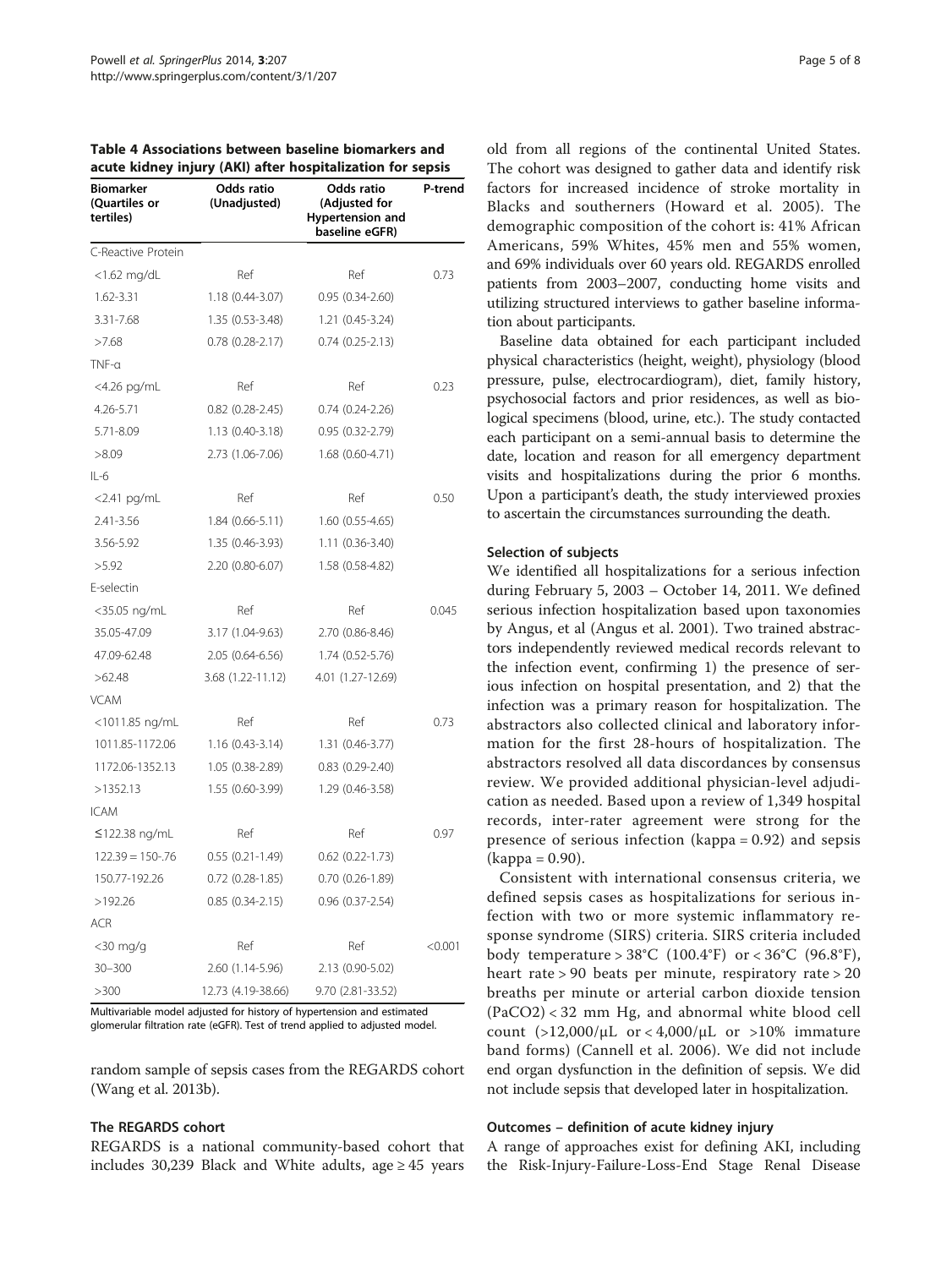(RIFLE) and Acute Kidney Injury Network/Kidney Disease Improving Global Outcomes (AKIN/KDIGO) criteria (Naranbat et al. [2009](#page-7-0)). More recently, we have proposed an AKI staging system based purely upon absolute changes in sCr (Wang et al. [2013a](#page-7-0)). Consistent with these consensus criteria, we defined AKI as a sCr increase ≥0.3 mg/dL from the first sCr value during hospitalization, or the initiation of hemodialysis. We did not constrain the sCr rise to a 48 hour window, as in the RIFLE and AKIN/KDIGO criteria. We included only subjects with at least two serum creatinine measurements during hospitalization. We excluded patients with prior dialysis or kidney transplantation. Trained abstractors conducted a detailed chart review to identify all sCr measurements during hospitalization as well as the need for dialysis.

### Selection and determination of biomarkers

Because of the pilot nature of this study, we focused on markers of inflammation and endothelial cell activation with biologically plausible connections to sepsis and AKI pathophysiology. Additional considerations included the sample volume requirement, and the availability and accuracy of serum assays after long-term storage. Our final selection of biomarkers included baseline interleukin-6 (IL-6), tumor necrosis factor (TNF- $\alpha$ ), soluble endothelium selectin (E-Selectin – also known as endothelialleukocyte adhesion molecule 1 (ELAM)), inter-cellular adhesion molecule-1 (ICAM-1), vascular cell adhesion molecule-1 (VCAM-1), and urinary Albumin-to-creatinine ratio (ACR). The REGARDS study also measured highsensitivity C-Reactive Protein (hsCRP) on all individuals.

Trained personnel obtained all biomarker samples at the time of the participant's enrollment in to the REGARDS cohort. The study collected blood samples from all REGARDS participants at participants' homes following a 10–12 hour fast. Study personnel centrifuged and separated serum from plasma within 2 hours of collection (mean 97 minutes, SD 127 minutes). Overnight shipping of samples on ice to the central laboratory was achieved for 95% of the cohort. On arrival at the central laboratory, the samples were centrifuged at 30,000 g and 4°C, and either analyzed or stored at −80°C.

Commercial biomarker kits used in the study included HS ELISA kit (for IL-6 - R&D Systems, Minneapolis, Minnesota), Millipore Singleplex system (for TNF-α - Millipore, Billerica, Massachusetts, USA) and Millipore multiplex assays (for E-Selectin, ICAM-1 and VCAM-1 - Cardiovascular Panel 1, Millipore, Billerica, Massachusetts, USA). hsCRP was determined in batches by particleenhanced immunonephelometry using the BNII nephelometer (N High-sensitivity CRP; Dade Behring, Deerfield, Illinois) with interassay CVs of 2.1%–5.7%. Urinary albumin and creatinine were measured using the BN ProSpec Nephelometer (Dade Behring, Deerfield, Illinois). The laboratories performed all assays in duplicate, using the average value in the analysis.

All analyses were conducted by The Laboratory for Clinical Biochemistry Research, University of Vermont, Burlington, Vermont, and the Department of Laboratory Medicine and Pathology University of Minnesota, Minneapolis, Minnesota.

## Covariates

Covariates included demographics (age, sex, race, education, income), health behaviors (tobacco and alcohol use) and chronic medical conditions (hypertension, coronary heart disease, diabetes, dyslipidemia). Racial categories include white and black; REGARDS did not recruit subjects from other racial groups. Education categories included less than high school, high school graduate, some college, and college graduate. Income levels included < \$20,000/ year, \$20,000-34,000/year, \$35,000-74,000/year, and ≥75,000/ year. We also included a category for instances where the participant declined to provide income information.

We defined tobacco use as current, past and never. We defined alcohol use according to the National Institute on Alcohol Abuse and Alcoholism classification: i.e., moderate (1 drink per day for women or 2 drinks per day for men) and heavy alcohol use (>1 drink per day for women and >2 drinks per day for men).

We defined hypertension as baseline systolic blood pressure ≥140 mm Hg, diastolic blood pressure ≥90 mm Hg, or current use of antihypertensive agents. Heart disease included self-reported history of myocardial infarction, coronary artery bypass grafting, or cardiac angioplasty or stenting, or baseline electrocardiographic evidence of myocardial infarction. Diabetes consisted of fasting glucose ≥126 mg/dL, non-fasting glucose ≥200 mg/dL, or the use of insulin or oral hypoglycemic agents. Dyslipidemia included self-reported high cholesterol or ongoing use of lipid lowering medications. We calculated each individual's estimated glomerular filtration rate (eGFR) based upon sCr measured upon enrollment in REGARDS (Levey et al. [1999](#page-6-0)).

## Data analysis

We limited the analysis to sepsis cases only. We excluded individuals with a history of kidney transplant or end stage renal disease, or who received less than two sCr measurements during hospitalization. We compared subject characteristics between those who did and did not develop AKI during hospitalization, using the chi-square test for categorical variables and the Wilcoxon Rank-Sum test for continuous variables. Using logistic regression, we evaluated the associations between AKI and quartiles of each biomarker. We also conducted a test of linear trend between the quartiles of each biomarker (Szklo [2014\)](#page-7-0). ACR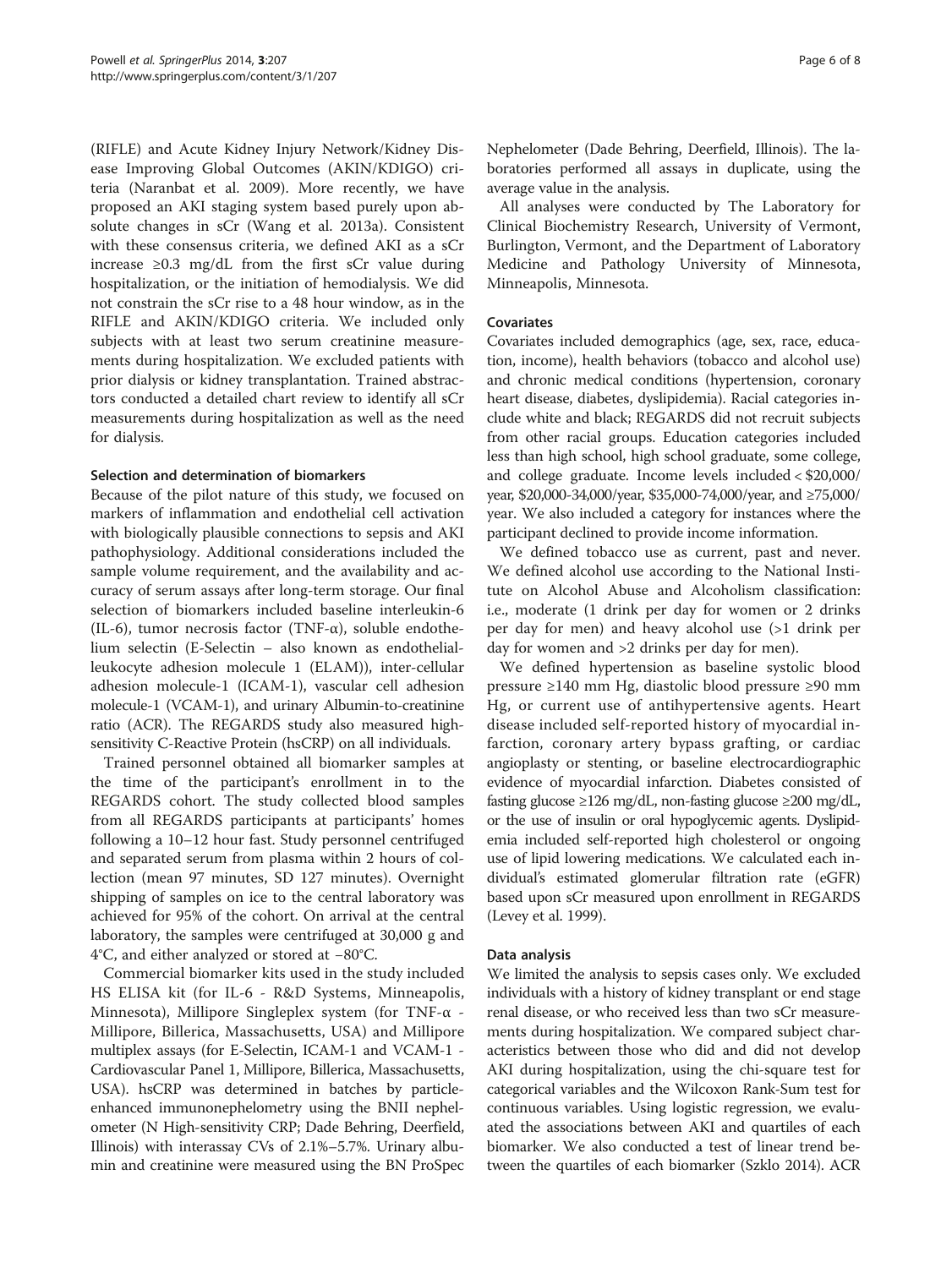<span id="page-6-0"></span>was divided into three categories consistent with KDIGO nomenclature for staging chronic kidney disease. For multivariable adjustment, we included participant characteristics found to be statistically significant on univariable analysis. We conducted all analyses using Stata Version 12.1 (Stata Corp, College Station, Texas, USA).

#### **Abbreviations**

ACR: Albumin-to-creatinine ratio; AKI: Acute kidney injury; AKIN: Acute kidney injury network; hsCRP: High sensitivity C-reactive protein; ICAM-1: Inter-cellular adhesion molecule-1; IL-6: Interleukin-6; KDIGO: Kidney disease improving global outcomes; NGAL: Neutrophil gelatinase-associated lipocalin; REGARDS: Reasons for geographic and racial differences in stroke; RIFLE: Risk-injury-failure-loss-end stage renal disease; sCr: serum creatinine; sFlt-1: soluble fms-like tyrosine kinase-1; PAI-1: Plasminogen activator inhibitor-1; SIRS: Systemic Inflammatory response syndrome; TNF-α: Tumor necrosis factor; VCAM-1: Vascular cell adhesion molecule-1.

#### Competing interests

The authors do not report any conflicts of interest.

#### Authors' contributions

TCP analyzed the data and drafted the manuscript. SP conceived the project, collected data, performed analyses and edited the manuscript. BKA conceived the project, collected data, performed analyses and edited the manuscript. RLG performed analyses, reviewed the results, and edited the manuscript. DGW reviewed the results and edited the manuscript. HEW conceived the project, obtained funding, supervised data collected, analyzed the data, and oversaw composition of the manuscript. HEW assumes responsibility for the work as a whole. All authors read and approved the final manuscript.

#### Acknowledgements

This study was supported by award R01-NR012726 from the National Institute for Nursing Research, UL1-RR025777 from the National Center for Research Resources, as well as by grants from the Center for Clinical and Translational Science and the Lister Hill Center for Health Policy of the University of Alabama at Birmingham. The parent REGARDS study was supported by cooperative agreement U01-NS041588 from the National Institute of Neurological Disorders and Stroke, National Institutes of Health, Department of Health and Human Service. The content is solely the responsibility of the authors and does not necessarily represent the official views of the funding agencies. Representatives of the funding agencies have been involved in the review of the manuscript but not directly involved in the collection, management, analysis or interpretation of the data.

The authors thank the other investigators, the staff, and the participants of the REGARDS study for their valuable contributions. A full list of participating REGARDS investigators and institutions can be found at [http://www.](http://www.regardsstudy.org) [regardsstudy.org](http://www.regardsstudy.org) and<http://www.regardssepsis.org>.

#### Author details

<sup>1</sup>University of Alabama School of Medicine, Birmingham, Alabama, USA. <sup>2</sup>Department of Epidemiology, University of Alabama at Birmingham,<br>Birmingham, AL 35233, USA. <sup>3</sup>Division of Nephrology, University of Alabama School of Medicine, Birmingham, Alabama, USA. <sup>4</sup>Department of Medicine, University of Alabama School of Medicine, Birmingham, Alabama, USA. 5 Department of Emergency Medicine, University of Alabama School of Medicine, 619 19th Street South, OHB 251, Birmingham, AL 35249, USA. 6 Department of Emergency Medicine, Carolinas Medical Center, Charlotte, North Carolina, USA.

#### Received: 9 April 2014 Accepted: 16 April 2014 Published: 28 April 2014

#### References

- Aird WC (2003) The role of the endothelium in severe sepsis and multiple organ dysfunction syndrome. Blood 101(10):3765–3777, doi:10.1182/blood-2002-06- 1887 2002-06-1887
- Aird WC (2007) Endothelium as a therapeutic target in sepsis. Curr Drug Targets 8(4):501–507
- Angus DC, Linde-Zwirble WT, Lidicker J, Clermont G, Carcillo J, Pinsky MR (2001) Epidemiology of severe sepsis in the United States: analysis of incidence, outcome, and associated costs of care. Crit Care Med 29(7):1303–1310
- Bagshaw SM, Bennett M, Haase M, Haase-Fielitz A, Egi M, Morimatsu H, D'Amico G, Goldsmith D, Devarajan P, Bellomo R (2010) Plasma and urine neutrophil gelatinase-associated lipocalin in septic versus non-septic acute kidney injury in critical illness. Intensive Care Med 36(3):452–461, doi:10.1007/s00134-009- 1724-9
- Cannell JJ, Vieth R, Umhau JC, Holick MF, Grant WB, Madronich S, Garland CF, Giovannucci E (2006) Epidemic influenza and vitamin D. Epidemiol Infect 134(6):1129–1140, doi:10.1017/S0950268806007175
- Cheng TH, Ko FC, Chang JL, Wu KA (2012) Bronchiolitis obliterans organizing pneumonia due to titanium nanoparticles in paint. Ann Thorac Surg 93(2):666–669, doi:10.1016/j.athoracsur.2011.07.062
- Chertow GM, Burdick E, Honour M, Bonventre JV, Bates DW (2005) Acute kidney injury, mortality, length of stay, and costs in hospitalized patients. JASN 16(11):3365–3370, doi:10.1681/ASN.2004090740
- Choi HM, Jo SK, Kim SH, Lee JW, Cho E, Hyun YY, Cha JJ, Kang YS, Cha DR, Cho WY, Kim HK (2013) Glucocorticoids attenuate septic acute kidney injury. Biochem Biophys Res Commun 435(4):678–684, doi:10.1016/j. bbrc.2013.05.042
- Coldewey SM, Khan AI, Kapoor A, Collino M, Rogazzo M, Brines M, Cerami A, Hall P, Sheaff M, Kieswich JE, Yaqoob MM, Patel NS, Thiemermann C (2013) Erythropoietin attenuates acute kidney dysfunction in murine experimental sepsis by activation of the beta-common receptor. Kidney Int 84(3):482–490, doi:10.1038/ki.2013.118
- Endre ZH, Pickering JW, Walker RJ, Devarajan P, Edelstein CL, Bonventre JV, Frampton CM, Bennett MR, Ma Q, Sabbisetti VS, Vaidya VS, Walcher AM, Shaw GM, Henderson SJ, Nejat M, Schollum JB, George PM (2011) Improved performance of urinary biomarkers of acute kidney injury in the critically ill by stratification for injury duration and baseline renal function. Kidney Int 79(10):1119–1130, doi:10.1038/ki.2010.555
- Gansevoort RT, Matsushita K, van der Velde M, Astor BC, Woodward M, Levey AS, de Jong PE, Coresh J, El-Nahas M, Eckardt K-U (2011) Lower estimated GFR and higher albuminuria are associated with adverse kidney outcomes: a collaborative meta-analysis of general and high-risk population cohorts. Kidney Int 80(1):93–104
- Han WK, Waikar SS, Johnson A, Betensky RA, Dent CL, Devarajan P, Bonventre JV (2008) Urinary biomarkers in the early diagnosis of acute kidney injury. Kidney Int 73(7):863–869, doi:10.1038/sj.ki.5002715
- Herget-Rosenthal S, Marggraf G, Husing J, Goring F, Pietruck F, Janssen O, Philipp T, Kribben A (2004) Early detection of acute renal failure by serum cystatin C. Kidney Int 66(3):1115–1122, doi:10.1111/j.1523-1755.2004.00861.x
- Hoste EA, Kellum JA (2006) Acute kidney injury: epidemiology and diagnostic criteria. Curr Opin Crit Care 12(6):531–537, doi:10.1097/ MCC.0b013e3280102af7
- Howard VJ, Cushman M, Pulley L, Gomez CR, Go RC, Prineas RJ, Graham A, Moy CS, Howard G (2005) The reasons for geographic and racial differences in stroke study: objectives and design. Neuroepidemiology 25(3):135–143, doi:10.1159/000086678
- Iannitti T, Capone S, Gatti A, Capitani F, Cetta F, Palmieri B (2011) Intracellular heavy metal nanoparticle storage: progressive accumulation within lymph nodes with transformation from chronic inflammation to malignancy. Int J Nanomedicine 5:955–960, doi:10.2147/IJN.S14363
- KDIGO Clinical Practice Guideline for Acute Kidney Injury. Section 2: AKI Definition (2012). Kidney inter Suppl 2(1):19–36
- Kellum JA, Kong L, Fink MP, Weissfeld LA, Yealy DM, Pinsky MR, Fine J, Krichevsky A, Delude RL, Angus DC (2007) Understanding the inflammatory cytokine response in pneumonia and sepsis: results of the Genetic and Inflammatory Markers of Sepsis (GenIMS) Study. Arch Intern Med 167(15):1655–1663, doi:10.1001/archinte.167.15.1655
- Levey AS, Bosch JP, Lewis JB, Greene T, Rogers N, Roth D (1999) A more accurate method to estimate glomerular filtration rate from serum creatinine: a new prediction equation: modification of diet in renal disease study group. Ann Intern Med 130(6):461–470
- Liangos O, Tighiouart H, Perianayagam MC, Kolyada A, Han WK, Wald R, Bonventre JV, Jaber BL (2009) Comparative analysis of urinary biomarkers for early detection of acute kidney injury following cardiopulmonary bypass. Biomarkers 14(6):423–431, doi:10.1080/13547500903067744
- Martensson J, Bell M, Oldner A, Xu S, Venge P, Martling CR (2010) Neutrophil gelatinase-associated lipocalin in adult septic patients with and without